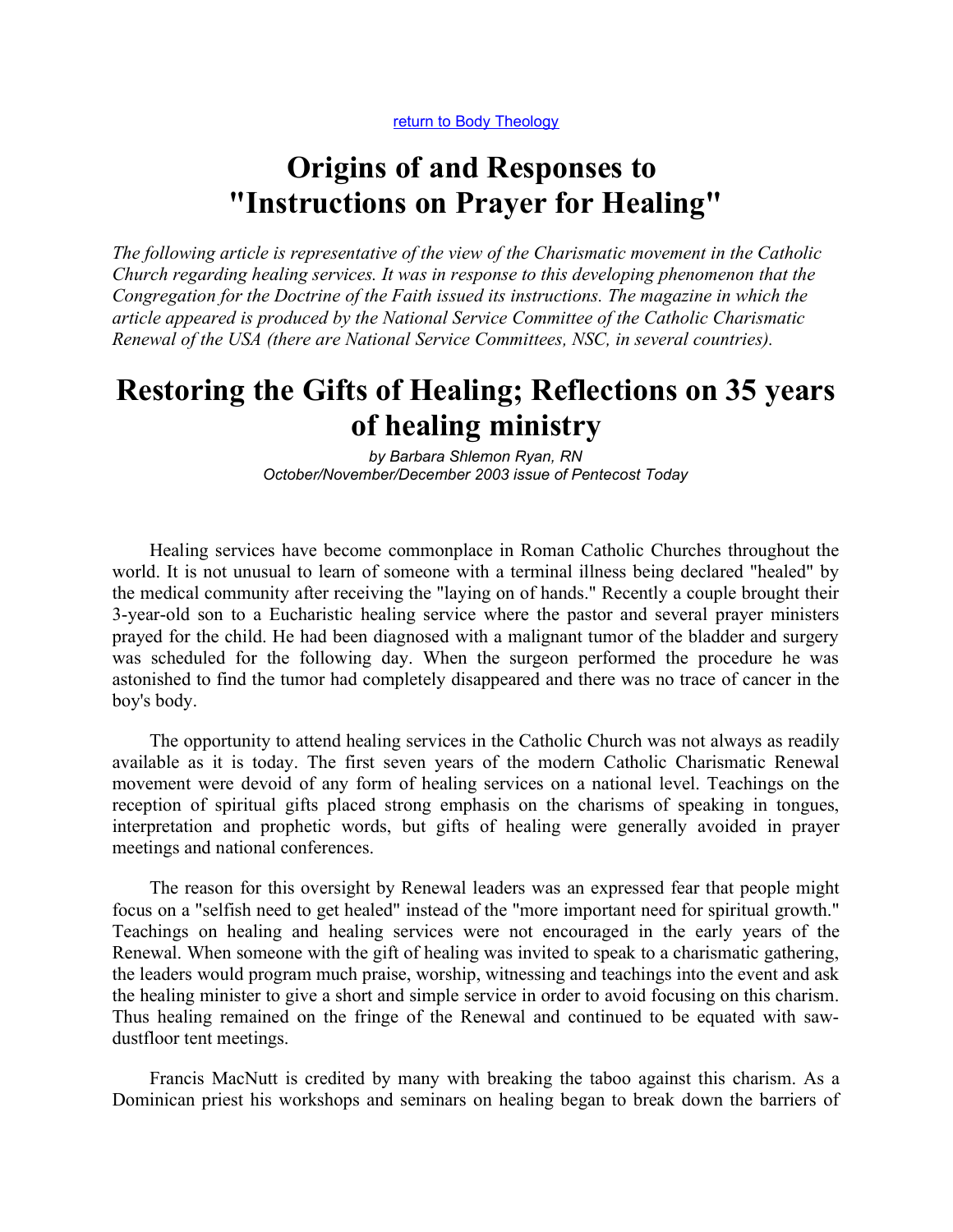ignorance and misunderstanding among Catholics. His insistence on the centrality of healing in the Gospel of Jesus Christ eventually influenced the National Service Committee to permit the first national public healing service to be held at the 1974 National Conference at Notre Dame. The persons who participated in that historically memorable event were: Bobbie Cavnar, Fr. Tom Forrest, Fr. Francis MacNutt, Fr. Michael Scanlan, Sr. Breige McKenna and myself. At least 30,000 were present in the Notre Dame football stadium that weekend and many were healed (including one legally blind woman who had her sight restored). The charism of healing came out of the closet, never again to be "on the fringe" of the Renewal!

The Catholic Church has a long history of legitimizing the charism of healing. More than one hundred years of Lourdes pilgrimages plus the many miracle cures associated with the saints makes healing prayer less suspect and more acceptable than in some mainline Protestant churches. However it is important to note that Protestants anointed with gifts of healing (i.e., Kathryn Kuhlman, Agnes Sanford, and Tommy Tyson) were very influential in launching many Roman Catholics into healing ministries.

In recent years, a renewed appreciation of the healing power of the Eucharist has prompted the scheduling of regular healing Masses in nearly every diocese in the United States. Participants in these services are often reminded of the prayer recited prior to receiving the Body and Blood of Jesus Christ: "Lord, I am not worthy to receive you, but only say the word and I shall be healed."

Recently I received a letter from a woman who was given a diagnosis of an aggressive form of breast cancer necessitating chemo and radiation. The first chemo treatment knocked her out for two days with nausea and exhaustion. Before the second one, she went to the chapel and asked to receive Holy Communion. As she received the sacred host, she said, "Jesus, I'm sorry to be medicating your body in a couple of hours, but would you fight tooth and nail with your glorified body so the side effects are minimal? Thank you in advance."

She says, "It was so marvelous how I never again got sick even one more time, nor was I ever so weak that I had to miss Mass." She also says, "Every Catholic should think about receiving Communion before any medical procedure."

Catholic belief in the power of blessings brought the use of sacramentals (i.e., blessed salt, water and oil) back into common usage. The early church encouraged Christians to routinely bless their sick family members with oil and there is a current trend back to this tradition.

From the beginning of my personal spiritual journey in 1965, I was convinced that healing prayer was an integral component of the medical profession. As a registered nurse I often prayed with my patients and they frequently reported feelings of peace and serenity. Even if the medical diagnosis remained critical, their faith level seemed to increase. It is interesting to note that the medical community in the United States has begun considering the importance of spiritual care of the sick. Nearly all medical schools include a course on spiritual healing in which the students are encouraged to look beyond current medical treatment.

"We want to tell patients that they can have a medical approach, a spiritual one or a combination", says Dr. Dale Matthews, an internist at Georgetown University. "There is a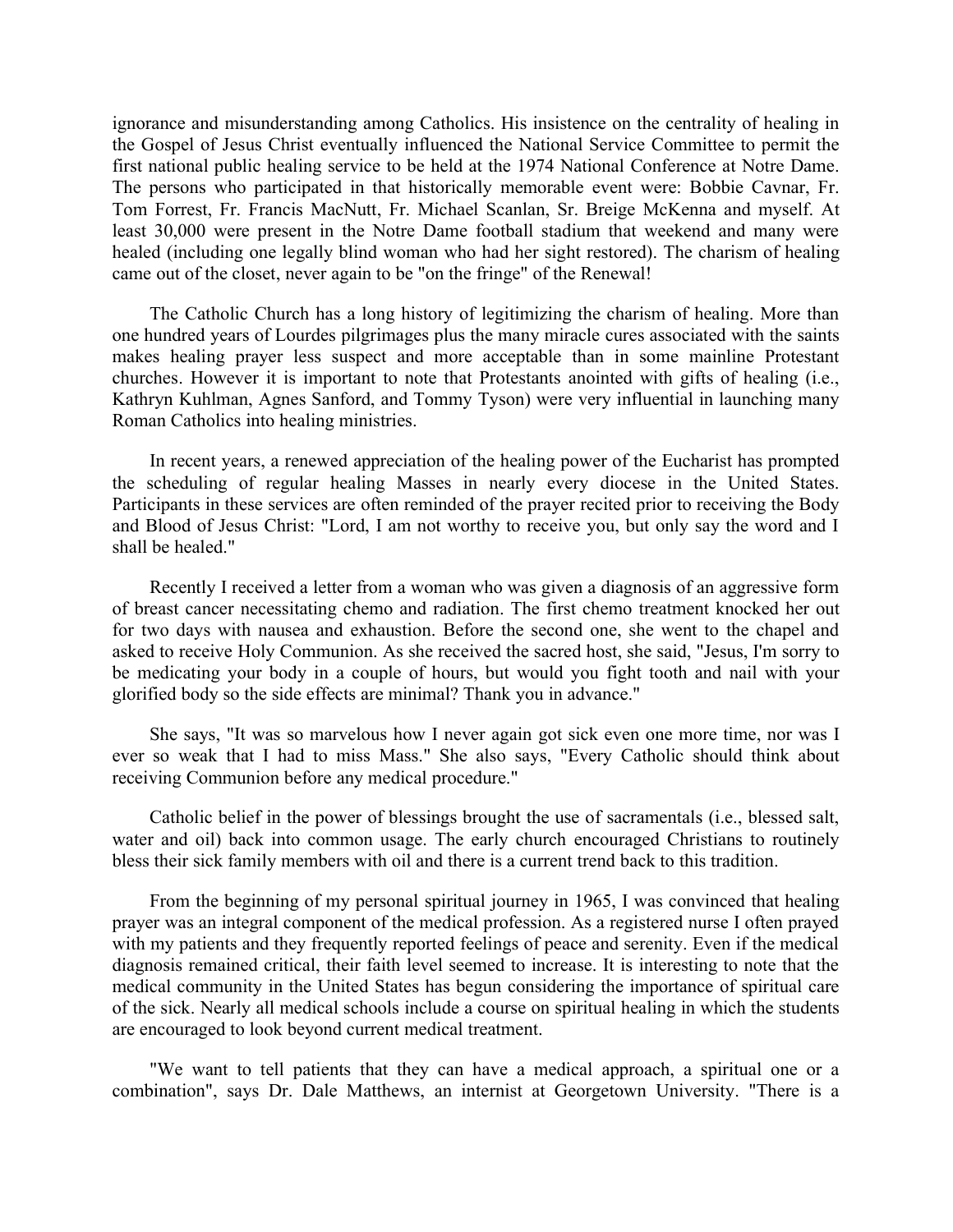growing sense that traditional medicine is coming to its limits," he states. Several years ago Matthews started asking patients if they wanted to pray with him. "If there are no atheists in the foxholes, then it is unethical for doctors to ignore a person's religious beliefs," he reasons.

What about those who retain their infirmities despite repeated prayer efforts? Years of experience have taught me to stop expending energy asking, "Why aren't they all healed?" and to recognize the problem is too complex for my mind. I have learned to direct my efforts toward praying for the sick, leaving the results up to the Creator who is all-knowing and all-loving. I have absolutely no doubt that God wants wholeness for all of us and I await the day when "there will be no more death, no more mourning or sadness, the world of the past has gone" (Rev. 21:4).

------------------------------------------------------------------------------------------------

Two issues about healing services are raised in such presentations: how do the activities fit in with formal church functions (i.e. Liturgy)? And what should be done about such claims? In article 5 of the Instructions on Prayers for Healing, the following points are raised:

- 1. Non-liturgical prayers for healing are distinct from liturgical celebrations, as gatherings for prayer or for reading of the word of God….
- 2. Confusion between such free non-liturgical prayer meetings and liturgical celebrations properly so-called is to be carefully avoided.
- 3. Anything resembling hysteria, artificiality, theatricality or sensationalism, above all on the part of those who are in charge of such gatherings, must not take place.

#### and article 9 states:

Those who direct healing services, whether liturgical or non-liturgical, are to strive to maintain a climate of peaceful devotion in the assembly and to exercise the necessary prudence if healings should take place among those present; when the celebration is over, any testimony can be collected with honesty and accuracy, and submitted to the proper ecclesiastical authority.

Perhaps of concern to those involved in healing services, the document points out in Article 7 that aside from the prayers usually incorporated in accordance with the liturgical books "prayers for healing-whether liturgical or non-liturgical-must not be introduced into the celebration of the Holy Mass, the sacraments, or the Liturgy of the Hours."

After the release of the document, some who read it without sufficient care became worried that the Church was acting to prevent the further development and spread of prayer for healing in the Charismatic movement, or even to call a halt to it. Archbishop Tarcisio Bertone, who published Instruction on Prayers for Healing, was interviewed. Portions of the interview that took place about two months after the release of the document were relayed by the ICCRS Director (following is from the ICCRS Newsletter, January 2001) to reassure the members: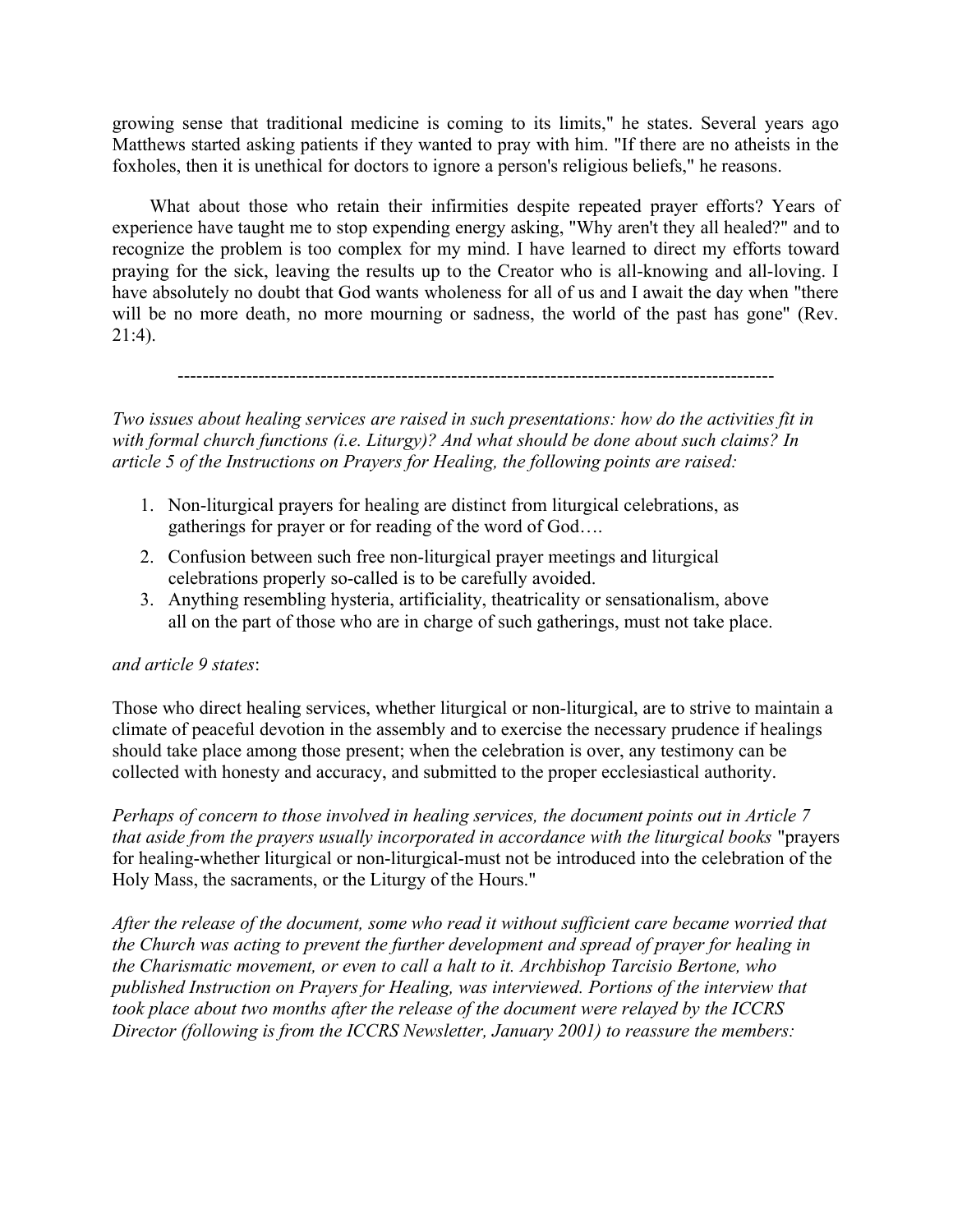# INSTRUCTION ON PRAYERS FOR HEALING IS DEFENDED

Archbishop Tarcisio Bertone Says: "Media Reporting Was Distorted"

The recent publication of the "Instruction on Prayers for Healing" by the Vatican Congregation for the Doctrine of the Faith has stirred up public opinion due to the arbitrary interpretation by some of the mass media. Since this matter is so significant for the whole of the Catholic Charismatic Renewal, I think it is necessary to publish - without any further comments - an excerpt of Vatican Radio's interview on this subject with the Secretary of the Vatican Congregation, Archbishop Tarcisio Bertone as it was published in a press release by the Catholic press agency "Zenit" (http://www.zenit.org/) on Monday, 27th November 2000.

#### Oreste Pesare, ICCRS Director

The Vatican is concerned about the way in which some media sources have reported the publication of the Congregation for the Doctrine of the Faith's "On Prayers to Obtain Healing from God." Therefore, Archbishop Tarcisio Bertone, secretary of the congregation, which published the instruction with John Paul II's approval, tried to clarify, over Vatican Radio, the misunderstandings caused by the media.

Question: In many cases the media has interpreted the instruction as a "stop" from the Congregation for the Doctrine of the Faith to the "charismatic" prayer group meetings to obtain healing. Is this the case?

Archbishop Bertone: This interpretation is not right. Generally speaking, the document has a very positive introduction on prayers for healing in the Old Testament, the New Testament, the Church's tradition, and also at present.

Because of this, I would like to specify: In order to avoid automatism, we have not said "healing prayers" in the document but "prayers to obtain healing." This specification is important because a necessary and unavoidable healing is not automatically connected to prayer, with the risk of very great disappointment, or even desperation, if healing doesn't take place.

The groups of Renewal in the Spirit (Catholic Charismatic Renewal, which are very many and have been approved by the Church, naturally in keeping with statutes and rules of life that include a fully ecclesial identity card - the famous criteria of ecclesiality - have greatly helped the people of God, believers and baptized, in recent years to recover the taste for prayer, not to be defeated by the boredom of prayer, and not to neglect prayer.

Consequently, there is no desire to strike at the Renewal in the Spirit (Catholic Charismatic Renewal) groups: There is an intention to give rules of conduct that, as can be seen in the document, make clear distinctions between liturgical and non-liturgical celebrations, individual prayers and communal prayers.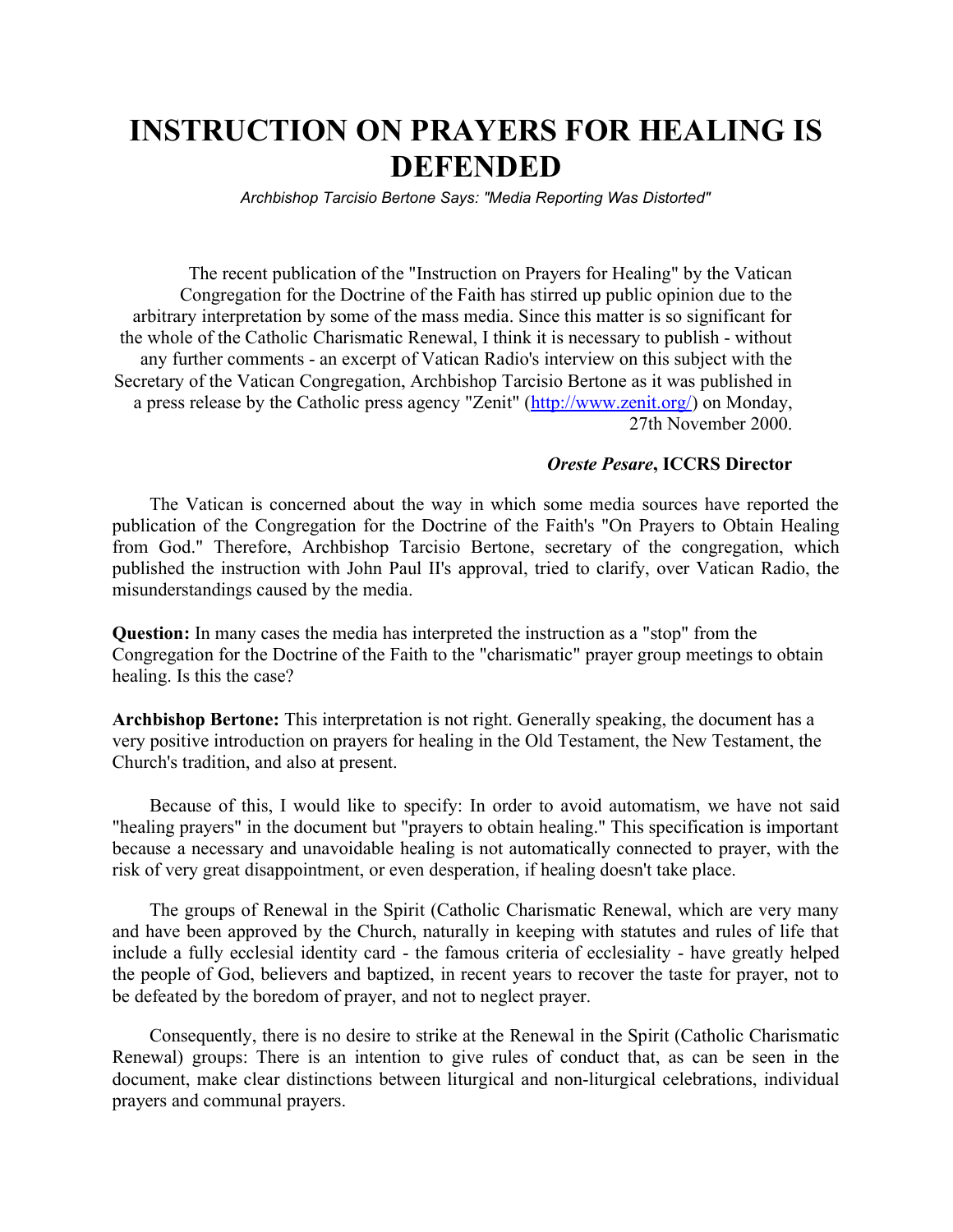Question: The document states that it "would be completely arbitrary to attribute "a charism of healing" to any category of participants, for example, to the directors of the group; the only thing to do is entrust oneself to the free decision of the Holy Spirit, who grants to some a special charism of healing in order to show the power of the grace of the Risen Christ." Could you clarify this concept, which seems crucial?

Archbishop Bertone: Another problem arises here, which is a real problem of our time. In every period of the Church, there have been miracle-working men and women of God, who have effected healings, including prodigious ones and real miracles. Let's think of Don Bosco, Blessed Padre Pio, and other saints who have adorned the path of the Church.

Certainly today also there are persons who are gifted with this healing charism, because the Spirit acts in his immense and total sovereign freedom. However, discernment is always the work of the Church's authority, as St. Paul said in the first Letter to the Thessalonians: the discernment of charisms.

Moreover, we cannot canonize people before their time, we cannot give a miracle-working investiture to certain people, for example, leaders of groups ... as if they were automatically invested with a healing charism, and not give the Spirit the freedom to act also through other people.

#### Question: So?

Archbishop Bertone: The problem consists in distinguishing between the real charism of healing, which must be examined by the authority of the Church, and mythologizing, virtually the idolizing of persons, as we have seen recently including on some television transmissions, the exaltation of certain persons who allegedly had carried out thousand of cures, of "miracles."

This is inconceivable in the Church, precisely because the Spirit must be allowed to blow where he wills. It is important not to mythologize, not to favor certain meetings exclusively and, instead, to promote prayers to obtain healing, which is what the document of the Congregation for the Doctrine of the Faith hopes to achieve. In this way, a void can also be filled, a lacuna that emerged especially after the council.

------------------------------------------------------------------------------------------------

A colloquium with ICCRS and Vatican officials to further go over the meaning and practical implications of the document was then scheduled. Prior to the meeting the Vatican provided the following press release (November 7, 2001):

From November 10 to November 13, 2001 an international *colloquium* on "Healing Prayer and the Charismatic Renewal in the Catholic Church" will be held at Casa del Pellegrino at Divino Amore Sanctuary (Rome). The colloquium has been organized and promoted by the Pontifical Council for the Laity in collaboration with the International Catholic Charismatic Renewal Services (ICCRS), the organization that promotes Charismatic Renewal in the Catholic Church and coordinates the activities of the charismatic communities at a worldwide level.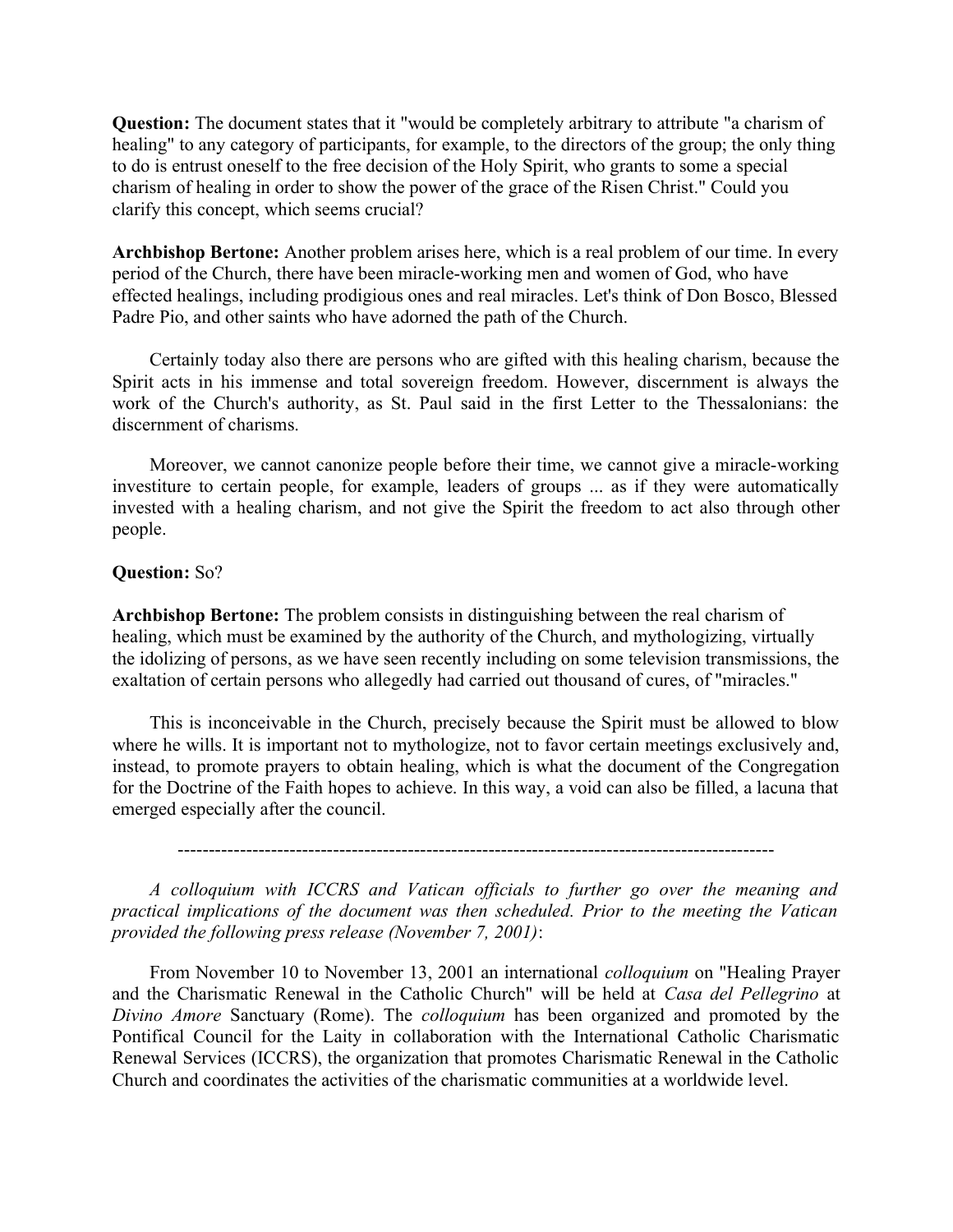The initiative was inspired by the "Instruction on prayers to obtain healing from God" published on September 14th, 2000 by the Congregation for the Doctrine of the Faith. The main guidelines contained in the document will be presented in a lecture by His Excellency Bishop Tarcisio Bertone, Secretary of the Congregation for the Doctrine of the Faith. The same theme will be examined and developed from different points of view by various lectures.

Fr. Albert Vanoye, SJ, will present the biblical aspect of healing in the life of Jesus and in the early Church; Fr. Fidel Gonzales, MCCI, will give an historical analysis of healing in the Tradition of the Church. His Excellency Msgr. Jacques Perrier, Bishop of Tarbes and Lourdes, will speak on the relevance of this topic for Sanctuaries and places of pilgrimages. The link between healing and the Sacraments will be dealt by His Excellency Msgr. Pio Tamburrino, OSB, Secretary of the Congregation for Divine Worship and the Discipline of the Sacraments; Mr. Charles Whitehead will develop the theme of the ecumenical aspect of healing, and this will be followed by an address by Fr. Libero Gerosa on the canonical aspects of the ministry of healing administered by lay people. Unfortunately, in the praxis of prayer to obtain healing from God there are risks, deviations, and abuses: Fr. Mihaly Szentmartoni, SSJ, will illustrate this part. His Excellency Msgr. Albert De Monléon, OP, will speak about the ministry of healing in Catholic Charismatic Renewal.

A series of testimonies will expand on the experience of Catholic Charismatic communities in the context of evangelization in diverse cultures and geographical areas. A Round Table will reflect on the practice of exorcism and on the spiritual, physical, psychological components linked to healing. During the program time will be dedicated to discussion, work groups and common prayer.

The opening and concluding ceremonies will be led by His Eminence James Francis Card. Stafford, President of the Pontifical Council for the Laity and by Mr. Allan Panozza, President of the International Catholic Charismatic Renewal Services.

Various representatives of the Dicasteries of the Roman Curia, Bishops, theologians, lay people priests, religious women, religious men, and leaders of Catholic Charismatic communities have been invited to take part in the colloquium. Several ecumenical observers will also be present.

------------------------------------------------------------------------------------------------

After the meeting, overviews of what took place were published by some participants. The following description was published as a press release in the European Catholic Charismatic Renewal Info-Letter (issue 53; December 12, 2001):

### 'INTERNATIONAL COLLOQUIUM ON PRAYER FOR HEALING AND THE CHARISMATIC RENEWAL IN THE CATHOLIC CHURCH'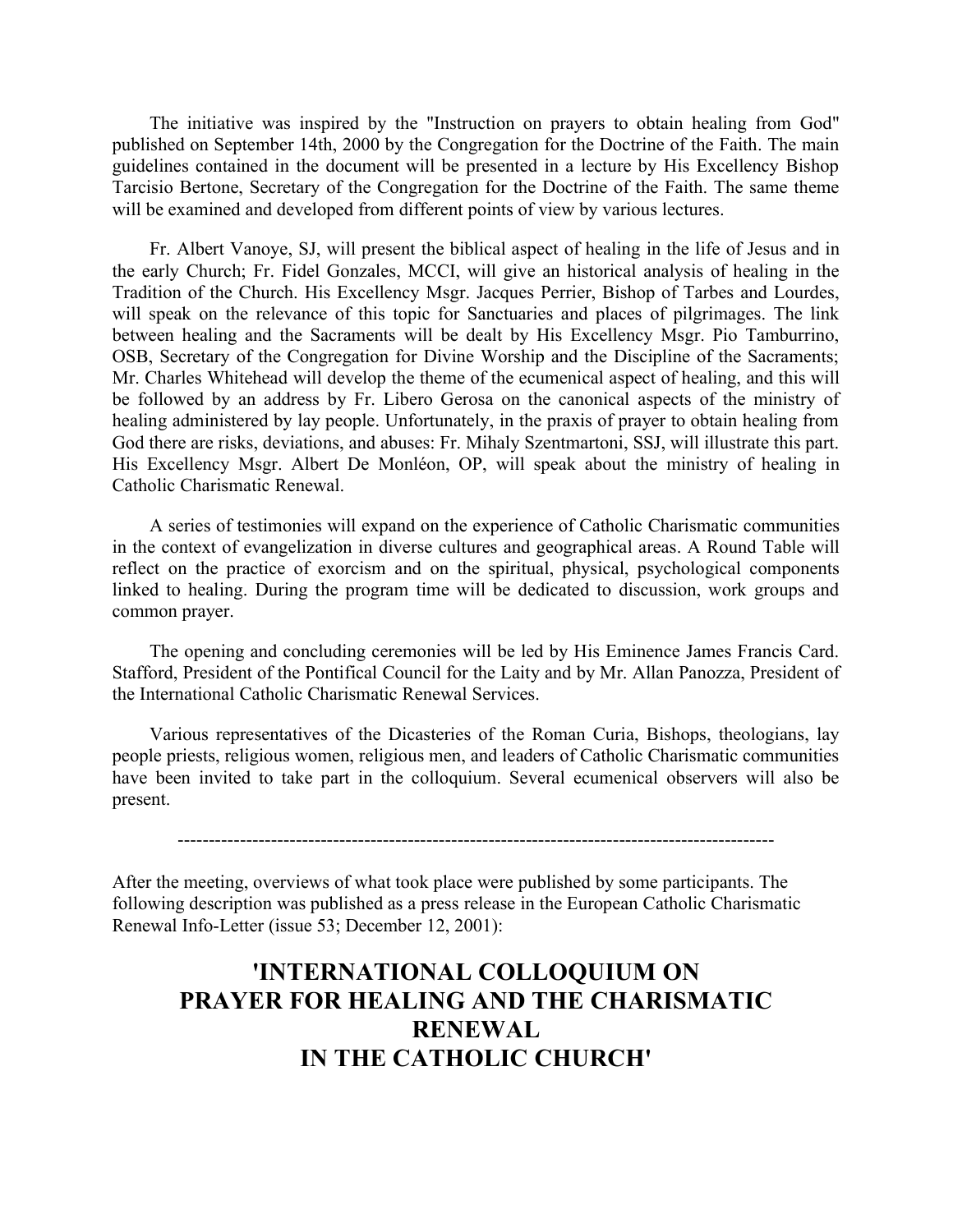How does the Catholic Church understand the healing ministry? In answer to this, the Pontifical Council for the Laity (PCL), with the collaboration of the International Catholic Charismatic Renewal Services (ICCRS), convened the International Colloquium on Prayer for Healing and the Charismatic Renewal in the Catholic Church at Casa del Pellegrino (Pellegrino House, a hotel) of the Santuario Madonna del Divino Amore (Sanctuary of the Madonna of Divine Love) in Rome. The Pontifical Council for the Laity President, James Francis Cardinal Stafford, presided over the assembly of some 87 invited participants mostly from the worldwide Catholic Charismatic Renewal (CCR) and 12 Vatican representatives. The Colloquium specifically focused on the Catholic Church's understanding of the healing ministry, taking the Instruction on Prayer for Healing by the Congregation for the Doctrine of the Faith as the basis for the discussions and reflections.

Insightful and valuable reflections on the various aspects of the healing ministry in the Catholic Church were offered by distinguished theologians from the Vatican, and experienced practitioners in the healing ministry in the CCR: the scriptural and patristic, historical and liturgical, canonical and ecumenical points of view, as well as the experiential and practical testimonies of healing in the context of evangelization in diverse cultures and continents. The overriding concern of the Colloquium was to present in-depth the Church's teaching on the healing ministry as exercised by Christ and the apostles, and also as experienced by the Church through the centuries down to our present times, particularly in the Catholic Charismatic Renewal.

This was the first time the PCL officially collaborated with the ICCRS on an issue that is of common concern for both. Although not intended to be a formal dialogue, in effect, it was. For the PCL officials and the ICCRS Council as well as the participants were provided the opportunity to informally exchange views on the healing ministry. Will there be more of these informal and formal dialogues to come? It was a hope ardently expressed by all.

This Colloquium likewise was a momentous venue for the leaders of the CCR to exchange personal experiences in the healing ministry. The personal interaction not only deepened their relationships but also gave them an important boost in their particular ministries. It was noted that the pioneering work by most of them in combining healing and evangelization has already rapidly spread to all parts of the world.

Moreover, the Colloquium highlighted the fact that more still has to be done in order to better understand, to extensively promote, and to gradually integrate the healing ministry into the pastoral life of the Catholic Church. Too many among both the clergy and the laity, it was observed, are largely unaware and even ignorant of the immense graces that the healing ministry can provide for the wholeness of the Body of Christ. More studies and dialogues in the near future are therefore in order for this purpose.

Aside from the official Acts of the Colloquium that will be issued jointly by the PCL and ICCRS, ICCRS has decided to use the materials from this Colloquium to draw up some practical guidelines on the healing ministry for the use of CCR prayer groups, communities, and ministries. ICCRS fervently hopes that these guidelines will serve as another meaningful and significant contribution to an authentic pastoral action in the Catholic Church.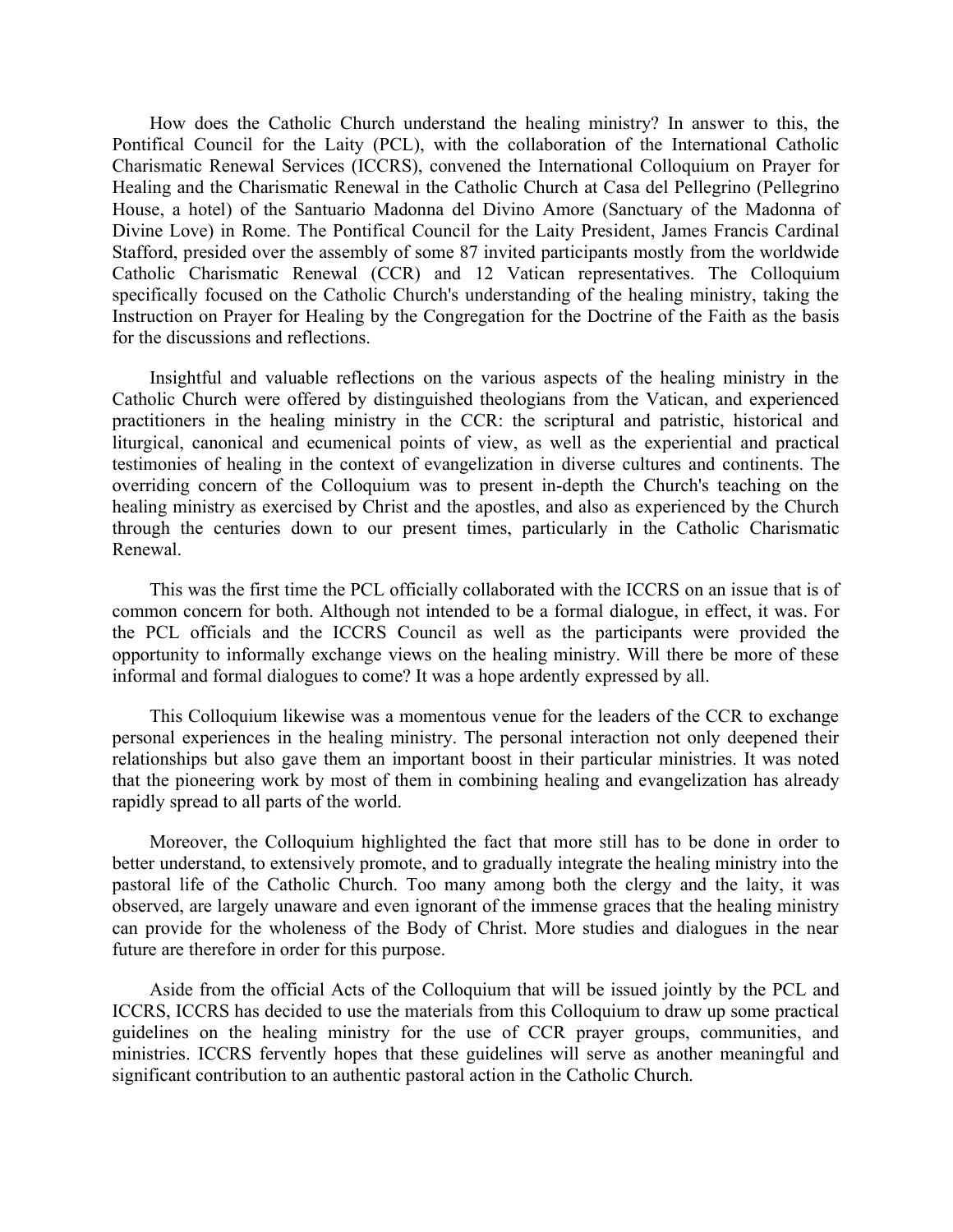------------------------------------------------------------------------------------------------

The next two reports were published in Goodnews Online (issue 157, January/February 2002), which is from the National Service Committee for the Catholic Charismatic Renewal in England. The first article (Healing Colloquim) was not attributed to a particular author, but members from England attending the conference are listed in the fifth paragraph. The second article (A Time to Heal) is by Charles Whitehead, the chairman of the English NSC.

#### Healing Colloquium

One hundred charismatic leaders involved in the healing ministry world wide met with theologians and representatives from the Roman Curia for a 3 day colloquium on healing at the beginning of November 2001

The meeting had been called by the Pontifical Council for the Laity and organized in collaboration with ICCRS (International Catholic Charismatic Renewal Services) to discuss the healing guidelines produced by the Congregation for the Doctrine of Faith last year.

These guidelines on healing were the first ever to be produced by the Vatican, and as such were an implicit acceptance of the ministry within the Church, although they contained within them certain pastoral suggestions and restrictions. These unfortunately were interpreted negatively by some people round the globe and used as a way of banning any form of healing service or prayer for healing.

Despite Vatican attempts to correct these misunderstandings problems still continued in the interpretation of the norms suggested and it was felt that a much clearer interpretation, was needed particularly in the area of liturgical celebrations, which include prayer for healing. Hence the decision to call the colloquium in November 2001 to dialogue with those in the healing ministry within the Charismatic Renewal to hear their experiences and for the curia to put forward their understanding of the healing ministry.

A small group involved in the healing ministry went from England. These included Myles Dempsey, Damian Stayne, Geoff and Gina Poulter. Dom Benedict Heron OSB was also invited but unable to attend due to ill health. Charles Whitehead, the NSC chairman gave one of the main papers on "Healing in other Christian Traditions". This received a huge ovation from the delegates. (For a full transcript of his talk please send a book of 4 1st class stamps to the Goodnews Office, Allen Hall, 28 Beaufort Street, London SW3 5AA).

The meeting began with a presentation of the main guidelines from the Vatican Document that had caused all the controversy "Instructions on Prayers to Obtain Healing by God". This was given by Bishop Tarcisio Bertone, Secretary of the Congregation for Doctrine of Faith. This was then further explored and developed by various presentations throughout the three day gathering.

The mornings were devoted mainly to papers given by theologians and members of the curia. Among the speakers and topics covered were Fr Albert Vanoye SJ who spoke on the biblical aspect of healing in the life of Jesus and the early Church. Fr Fidel Gonzales MCCI gave an historical analysis of the healing ministry in the Church. Mgr Jacques Perrier, Bishop of Tarbes and Lourdes, spoke on the relationship between healing and the Sanctuaries and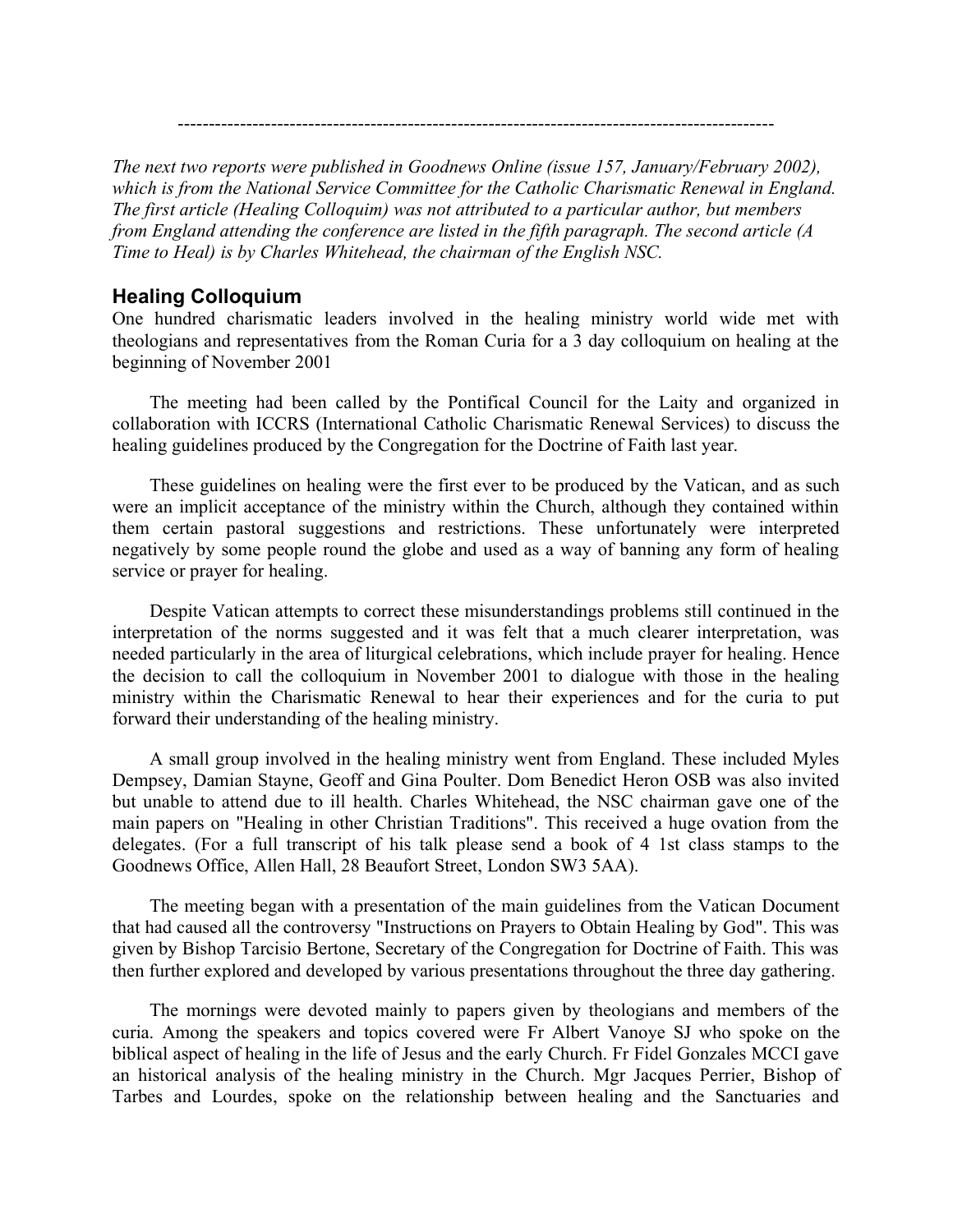pilgrimage sites. Also covered was the link between healing and sacraments by Mgr Pio Tamburrino OSB, Secretary of the Congregation for Divine Worship and the Discipline of the Sacraments. Fr Libero Gerosa spoke on the canonical aspects of the ministry of healing by lay people and Fr Mihaly Szentmartoni SSJ spoke on the risks, deviations and abuses that can occur in the healing ministry. Bishop Albert De Monleon OP from France talked about the ministry of healing within the Charismatic Renewal.

If the mornings were more concerned with the theological and theoretical aspects of the healing ministry the afternoons concentrated on inspiring testimonies and reflections on the healing ministry world wide, and gave witness to the importance of the ministry in the Church. Charles Whitehead commented, "I was very encouraged by the presence throughout the colloquium of Cardinal Stafford, Bishop Rylko and Professor Carrigury from the Pontifical Council of the Laity and I hope that as a result of this high level involvement there will be more support for both liturgical and non-liturgical settings for the healing ministry and we will see encouragement for the training up of more teams to pray for healing in our parishes."

------------------------------------------------------------------------------------------------

#### Time to Heal (by Charles Whitehead)

I recently went to Rome for the International Colloquium on Healing Prayer and the Charismatic Renewal in the Catholic Church, organised and promoted by the Pontifical Council for the Laity in collaboration with ICCRS, International Catholic Charismatic Renewal Services. The initiative was inspired by the "Instruction on prayers to obtain healing from God" published in September 2000 by the Congregation for the Doctrine of the Faith, and was attended by invited representatives of the Roman Curia, and by theologians, priests, bishops, religious and laity from the Charismatic Renewal. There were also a small number of ecumenical guests.

As part of the Colloquium I was invited by the Pontifical Council for the Laity to present a paper on Healing in Other Christian Traditions, and in preparing for this I collected information from a variety of sources, including the Orthodox Churches, the Churches of the Reformation, and the Pentecostal and Neo-Charismatic Churches. In this and the next issues of Goodnews I hope to share with you some of the helpful insights I gained during my research [note: the follow-up issues did not contain further reports]. In this issue I'm taking a brief look at a publication entitled "A Time to Heal", a report on the Healing Ministry prepared for the House of Bishops of the General Synod of the Church of England, and published by Church House Publishing in 2000. The Review Group was chaired by the Bishop of Chelmsford, and consisted of a representative selection of men and women mostly involved in ministries of healing, deliverance, and caring. They in their turn consulted widely outside the Group s membership. So what sort of report is it?

To quote the last words from Bishop John Perry of Chelmsford's short preface:

A Time to Heal is offered as a contribution and resource to the Church's continuing ministry of healing in obedience to the commission of Jesus Christ to heal the sick. It is a gospel imperative.

For me these words set the tone for what is to follow. This is a report which understands that the hope of healing is an integral part of the gospel, and encourages all Christians to be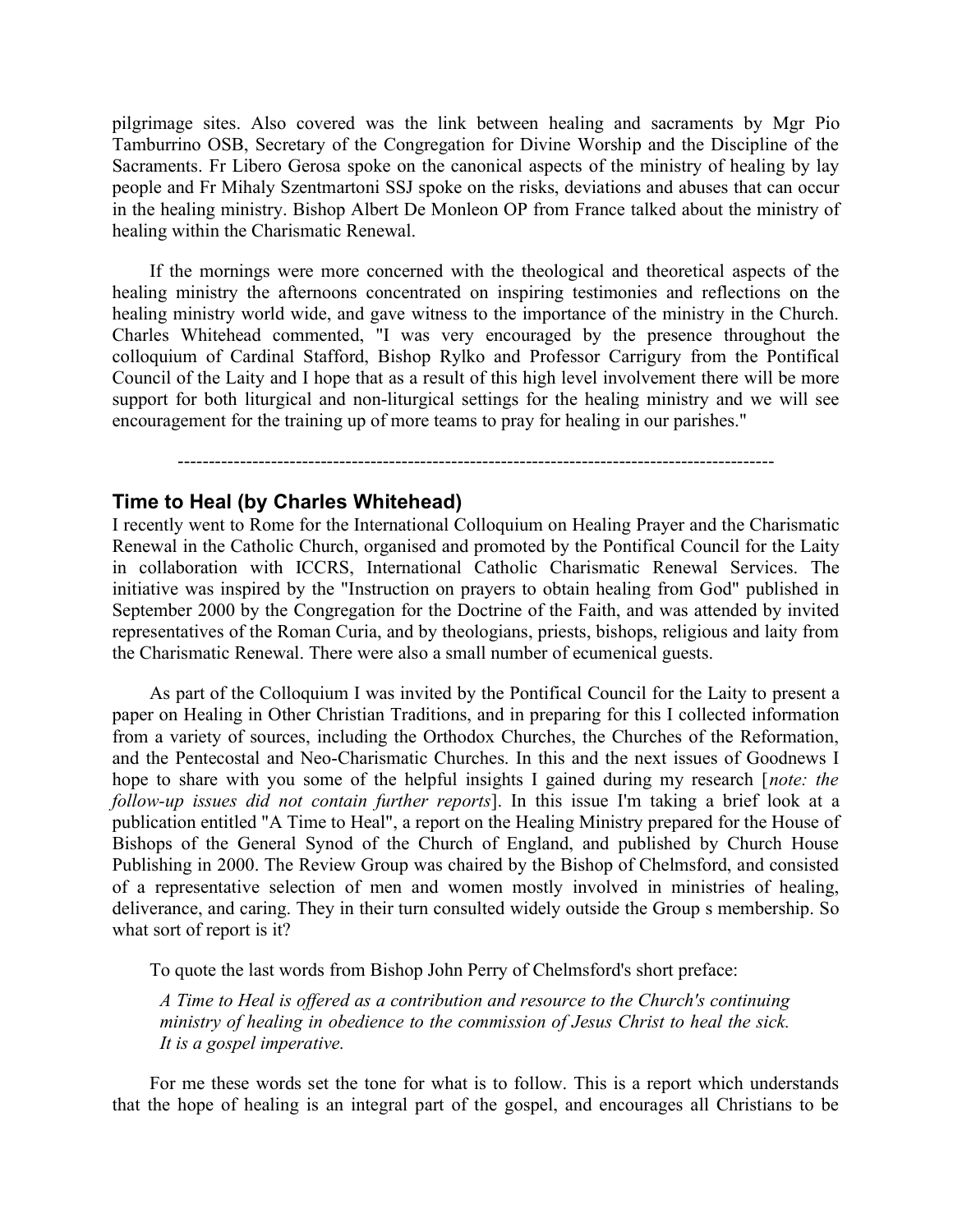actively involved in this ministry. It is an affirmation of healing and its place in normal parish life. The first sentences of the Introduction tell the reader:

The healing ministry is one of the greatest opportunities the Church has today for sharing the gospel. Wholeness is the in-word: it is what everyone longs for. The purpose of this Report is to encourage clergy and congregations in a wise and appropriate exercise of this ministry.

This was not the first report of its kind. As early as 1953 the Archbishops of Canterbury and York set up a commission to consider the theological, medical, psychological and pastoral aspects of Divine Healing. They published a report in 1958 entitled The Church's Ministry of Healing. This was the first time the British Medical Association and the Church of England had worked together, and the subsequent report was very well received. To quote a few lines:

To the Church then, as the Body of Christ and as the community through which the Holy Spirit works, command is given to heal the sick. Works of healing in the context of the Church's ministry throughout the ages are signs of the Kingdom of God to those who have eyes to see. Each act of healing is a direct, personal and creative act of God in fulfillment of his eternal purpose.

"A Time to Heal" builds on the solid foundations laid by this earlier document. It begins by defining what we mean when we talk about "healing", and as I found this part particularly clear and helpful, I'II try to make a short summary. We can use the word healing to properly describe many things, from issues relating to national and international reconciliation and social justice, or healing of the environment, down to people's individual hopes and aspirations for wholeness in body, mind and spirit. Such views can all be traced to a Scriptural understanding of healing as wholeness, not only for the individual, but also for the whole of God's creation. But when we think of Christian healing, these words of Bishop Morris Maddocks are particularly helpful:

Christian healing is, first and foremost, about Christ. It follows the pattern he set in his own ministry, and the commission he gave to his disciples, and the fact that it happens at all is the fruit of his work, both in the creation and in the salvation of mankind. In both these mighty works, humankind has been created and re-created in the image of God - has been made whole. This is what distinguishes Christian healing from other types of healing. It is the whole work of Christ, in a person's body, mind and spirit, designed to bring that person to that wholeness which is God's will for us all.

This definition still opens up an enormously wide field, so the Report focuses on those who come to seek the Church's help when they are sick or distressed in body, mind or spirit. In doing so it covers Scripture and tradition, ecumenical expressions of the healing ministry, professional care provision in parishes, complementary medicine, deliverance from evil, healing for those who dying or bereaved, and much more.

As I read "A Time to Heal", I was left in no doubt that the Church of England believes that all the Church's healing ministry is done in and through the person of Jesus Christ, and is to be seen as a charismatic work of the Holy Spirit who operates as he wills, using both sacramental and non-sacramental channels. Whilst the sacraments are clearly channels for God's healing power, and the Eucharist is the most commonly used form of healing service, extraordinary signs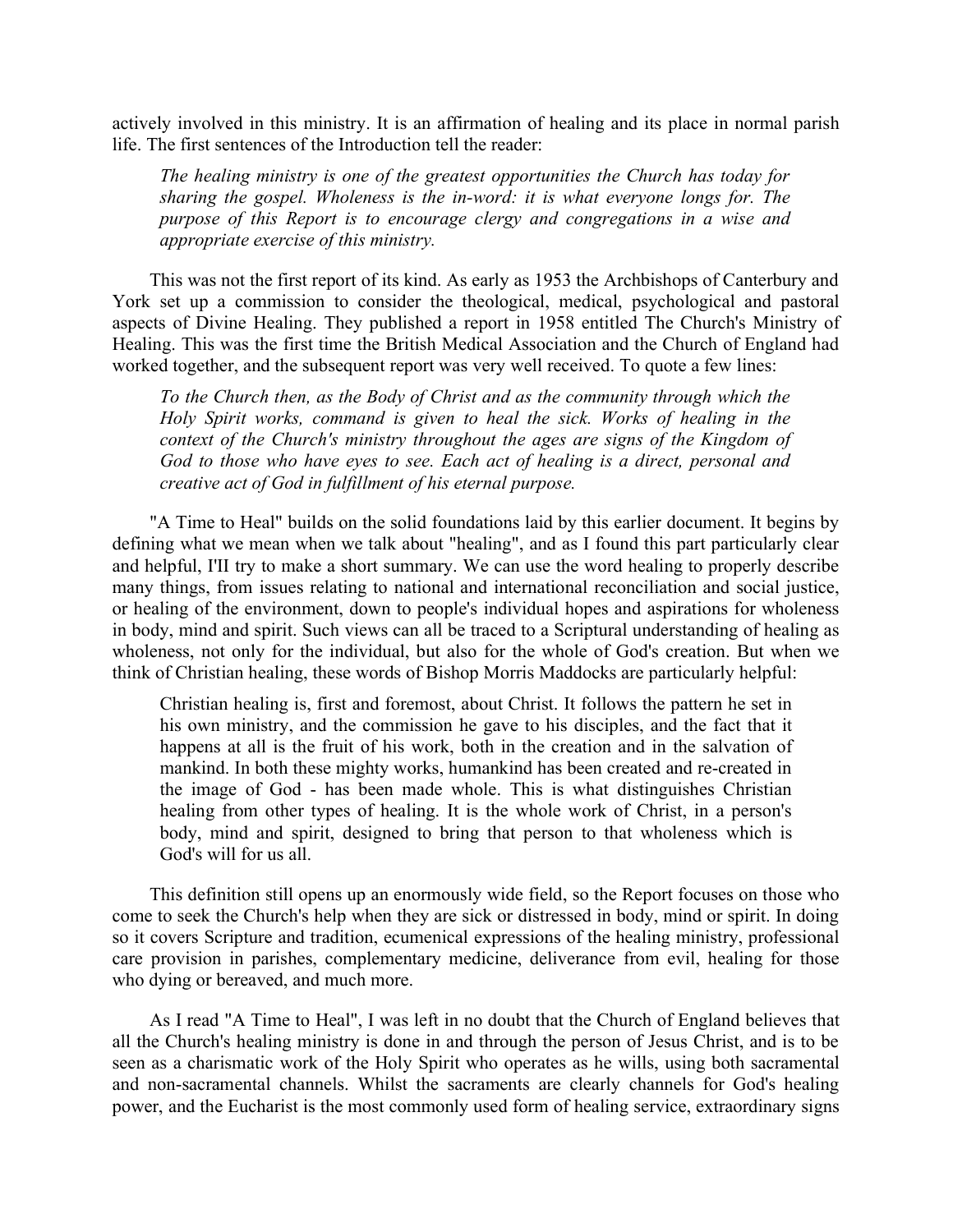and wonders are also to be expected. God heals in many ways - through personal and corporate prayer, the laying on of hands, and anointing with oil. Healing services of a charismatic, nonliturgical style have their part to play, with an emphasis on praise and worship, preaching that builds up faith, and the use of the charisms - particularly the word of knowledge.

I enjoyed reading this Report, and I warmly commend it to you. The recommendations are extensive and very encouraging, with a section on how to promote the healing ministry in a parish. Why? Because -

The basis on which a prayer ministry team exercises this ministry is that it is a group of Christians who pray together with faith, hope and love, seeking God's will.

Issues of leadership, accountability, training, confidentiality, appraisal, team building, cautions, and guidelines for good practice are all addressed in a straightforward way. There are many good things to be learned from our Anglican brothers and sisters, not least the importance of promoting and developing the healing ministry throughout the Church. Every parish should have a healing team, and the challenge facing all of us is to bring wide awareness of the central place of this ministry within the life and mission of the Church and our society. In the Introduction, three words are highlighted - visionary prophetic and dynamic. For me, these three words could well be used to describe "A Time to Heal".

------------------------------------------------------------------------------------------------

Finally, a good summary of the historical development of the Catholic Charismatic movement leading up to the meeting about Instructions on Prayers for Healing, is presented by Walter Matthews, Executive Director of the U.S. National Service Council, in Pentecost Today (October/November/December 2003 issue, the same issue as the report by Barbara Shlemon Ryan quoted above):

#### Healing and the NSC (by Walter Matthews)

I remember, as if it were yesterday, the 1974 National Conference at the University of Notre Dame that Barbara Shlemon Ryan writes about in this issue's lead article. I was there. The healing session was electrifying. News reports after the Conference were headlined "Catholic Charismatics Introduce Healing" and "Healing Service at Charismatic Conference." It was new, startling and controversial. I was not working for the Service Committee at the time, but I later learned that there had been many arguments pro and con about introducing healing into the Catholic Charismatic Renewal. Healing had already "appeared" in several main-line denominations including Lutheran, Methodist and Episcopalian. Some Catholics-the then Fr. Francis MacNutt and Barbara Shlemon (now Ryan) among them-had been involved in praying for healing for several years. Still the Service Committee hesitated. Is it legitimate to pray for healing? Is it appropriate to pray in large assemblies, as opposed to privately or in sanctuaries (like Lourdes)? Are there authentic charisms of healing? Do people who claim healing really get healed? What about those who don't get healed?

Thirty years later, healing is an accepted charism within the Renewal at both local and national levels. Healing Masses, retreats and prayer for healing at conferences are fairly regular events in most dioceses. Since that groundbreaking 1974 National Conference, the National Service Committee has included prayer room ministry, the Sacrament of Penance and either a